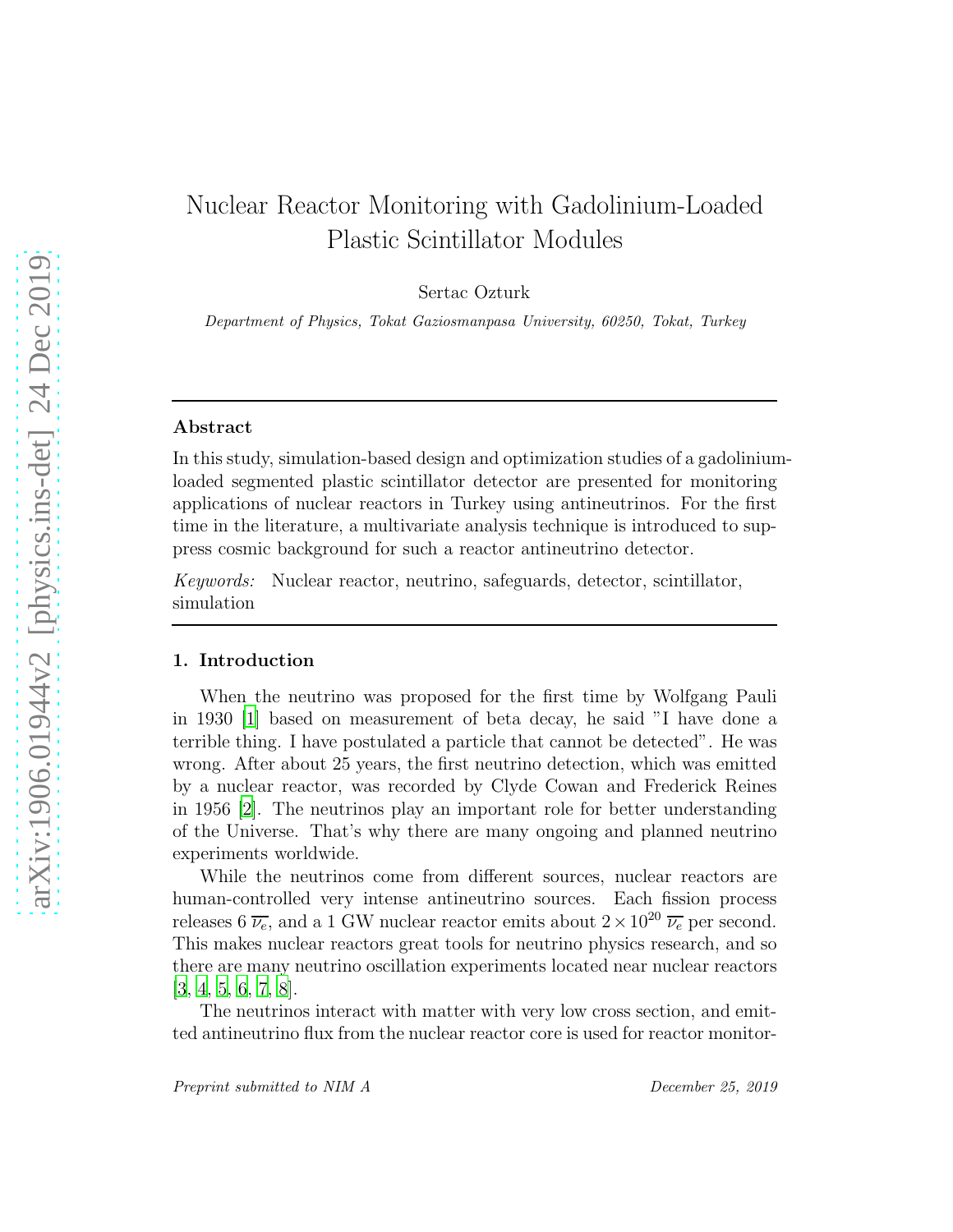ing since the thermal power is directly related to antineutrino flux. Measured antineutrino event rate  $(N_{\nu})$  can be expressed as  $N_{\nu} = \gamma (1+k) P_{th}$ , where  $P_{th}$ is the reactor's thermal power,  $k$  is the time dependent factor that consider the time evolution of the fuel composition, and  $\gamma$  is a constant, which depends on the detector properties [\[9\]](#page-14-2). Measurement of antineutrino flux and energy spectrum with a detector that is located outside the reactor buildings provide quasi real time information of reactor thermal power, operational status and fissile content. So, International Atomic Energy Agency (IAEA) has recommended development and utilization of antineutrino monitoring with compact detectors as part of nuclear safeguard activities [\[10](#page-14-3)].

The first nuclear reactor construction in Turkey has recently started at Akkuyu and its first power unit with a thermal capacity of 3.2 *GWt* is planned to start operation in 2023. Monitoring Akkuyu nuclear power plant using antineutrino flux measurement is an important nuclear safety issue. For this reason, design and optimization of a water Cherenkov detector was done[\[11\]](#page-14-4). In this paper, segmented detector structure with gadolinium(Gd)-loaded plastic scintillators to obtain higher background rejection is considered and optimization studies are performed using GEANT4 simulation toolkit $[12]$  $[12]$ . In addition, for the very first time, a multivariate analysis technique is introduced for cosmic background suppression.

## 2. Detector Design

An antineutrino can be detected via the so-called inverse beta decay (IBD), resulting from charged-current antineutrino-proton scattering in the plastic scintillators:  $\overline{\nu_e} + p \rightarrow e^+ + n$ . The energy threshold of this process is 1.8 *MeV* and it has the highest reaction cross section considering the other possible reactions of  $\overline{\nu_e} + d \rightarrow e^+ + n + n$  and  $\overline{\nu_e} + e^- \rightarrow \overline{\nu_e} + e^-$ .

The outgoing positron emits two gamma rays by annihilation  $(e^+ + e^- \rightarrow$  $2\gamma$ ) and it produces a prompt signal. The subsequent second signal is generated by the thermal neutron capture processes in the gadolinium-loaded plastic scintillator and gamma ray cascades, which have the total energy of  $\sim$ 2 *MeV* and  $\sim$ 8 *MeV*, are produced with the following processes[\[13](#page-14-6)]:

 $n + p \rightarrow d + \gamma$ 's (2 *MeV*)  $n + {}^{155}Gd \rightarrow {}^{156}Gd + \gamma S$  ( ~ 8.6 MeV)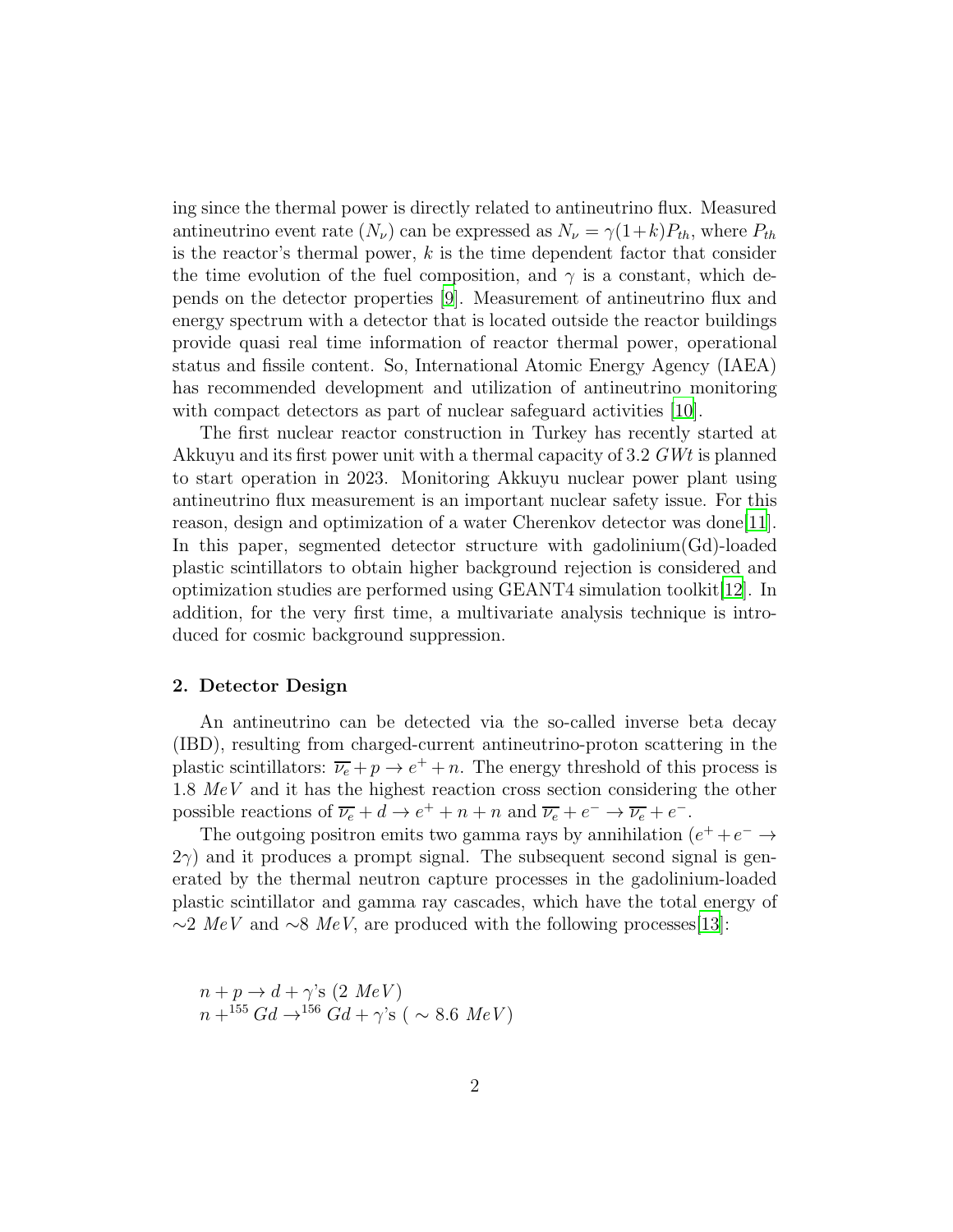$n + ^{157}Gd \rightarrow ^{158}Gd + \gamma$ 's (8 *MeV*)

The delayed time coincidence between the prompt and subsequent signals (about 5-50  $\mu s$ ) is used for triggering an antineutrino event.

The nuclear reactor monitoring using antineutrino was recommended by the IAEA for nuclear safeguarding and so, there are many studies and experiments about reactor antineutrino measurements. Generally, Gd-doped liquid scintillator or Gd-doped water are proposed as an active medium for antineutrino detection. Using a solid state detector instead of a water-based one has some advantages. The first one is that its transportation is easier compared to the liquid-state and it gives more mobility. In addition, a solidstate detector prevents liquid-leakage problems and the danger of fire from the oil-based liquid scintillator. The second and more important advantage is that a solid state antineutrino detector can be divided into many segments easier than liquid-state, and energy deposition in each module could be measured separately. This approach provides a great signal - cosmic background separation.

For the remainder of this note, a segmented detector structure with gadolinium-loaded polyvinyltoluene based plastic scintillator is considered. A schematic view of the detector is shown in Figure [1.](#page-3-0) The detector consists of 25 identical  $10\times10\times100$  *cm* Gd-loaded plastic scintillators. Each plastic scintillator is wrapped in 20  $\mu$ m thick aluminium sheet to obtain a segmented structure. The reflectivity constant of aluminium sheet is set to 1. The weight of the designed detector is about 250 *kg* and about 1185 antineutrino events can be observed per a day when it is placed 50 *m* away from the 3.2 *GWt* reactor core.

In previous studies[\[14](#page-14-7), [15](#page-14-8)], Gd-loaded plastic scintillators were successfully synthesized and produced, and its effects on neutron capture process were investigated. These studies showed that transparency and the other optical properties of Gd-loaded scintillator with 1%-3% loading were almost the same as unloaded case.

The amount of loaded Gd concentration in the scintillator directly effects the delayed signal, which is generated by thermal neutron capture. In this study, neutrons with 10 *keV* energy were generated inside the detector using GEANT4 simulation toolkit and neutron capture time after production was investigated with the different Gd concentrations. Since positron decays immediately by annihilation after IBD, neutron capture time sets the delay between two signals. Figure [2](#page-4-0) shows the simulation results of time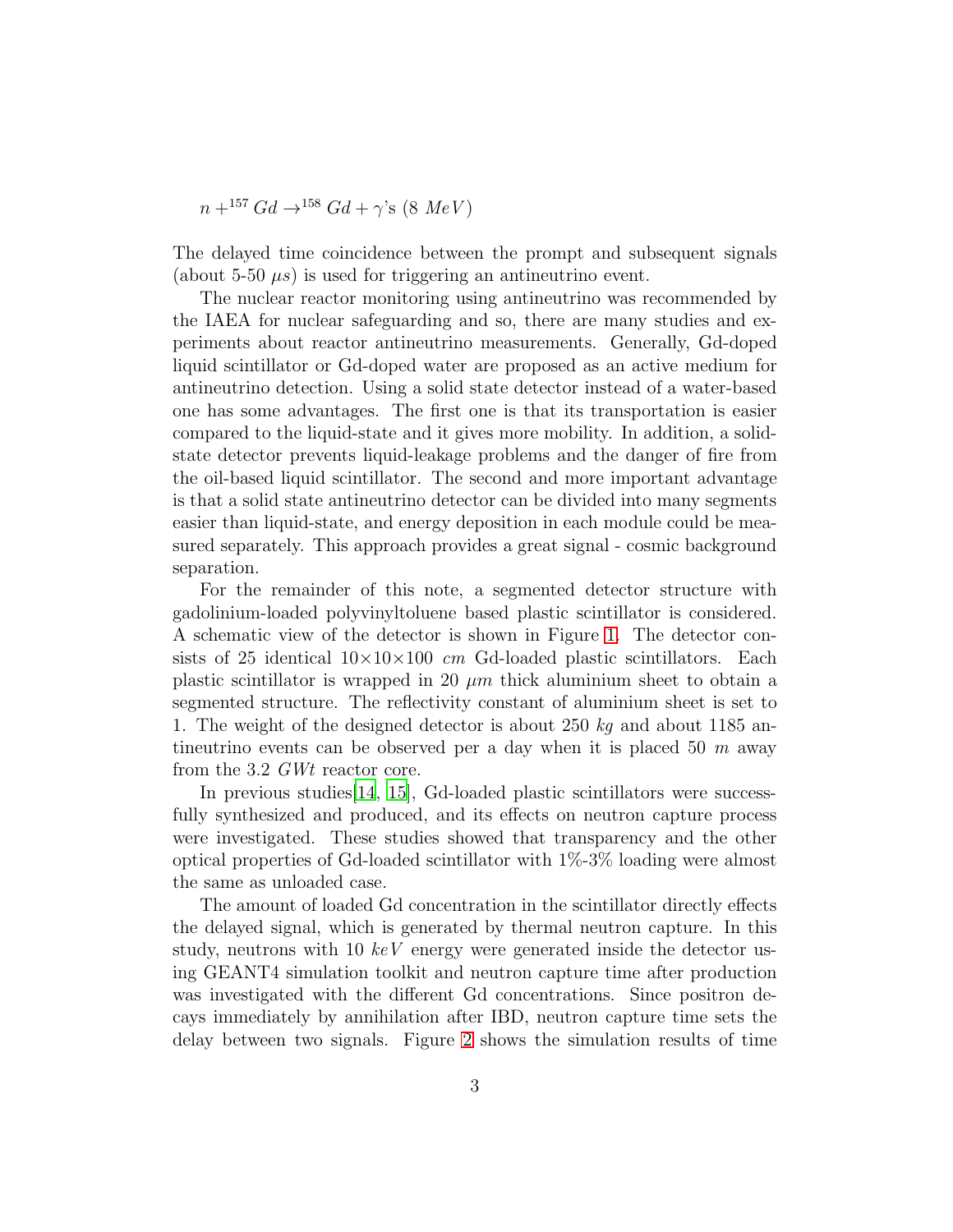

<span id="page-3-0"></span>Figure 1: A schematic view of the detector. The circles present photo multiplier tubes (PMTs).

differences between prompt and delayed signals for different amounts of Gd concentration. It was found that using plastic scintillator blocks with 0.2%- 0.3% amount of Gd was optimum, which gave a prompt-delayed time difference between 4 and 50  $\mu s$ , and amount of Gd concentration in the plastic scintillators was chosen  $0.2\%$  for the remainder of theses studies.

A gamma cascade is generated by thermal neutron capture process inside the detector medium. Simulation result of the total energy deposition in the detector is presented in Figure [3.](#page-4-1) The thermal neutron capture by hydrogen gives a peak around 2  $MeV$ , and the neutron thermalization by  $158Gd$  and <sup>156</sup>Gd is observed to generate peaks around 8 *MeV* and 8.6 *MeV*, respectively.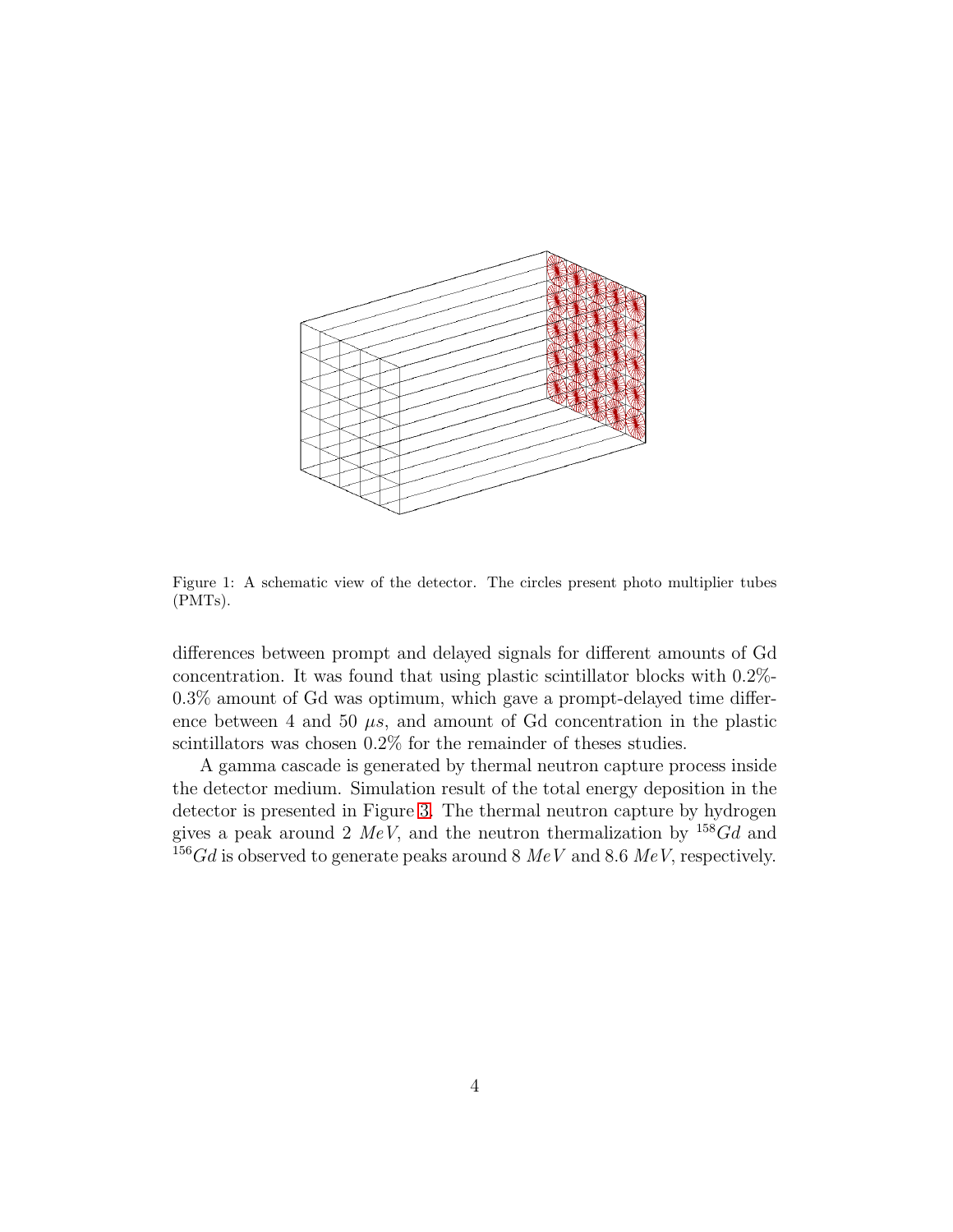

<span id="page-4-0"></span>Figure 2: Time difference between prompt and delayed signals for various Gd concentrations.



<span id="page-4-1"></span>Figure 3: Simulation result of total energy deposition of neutrons with 10 keV energy inside the detector.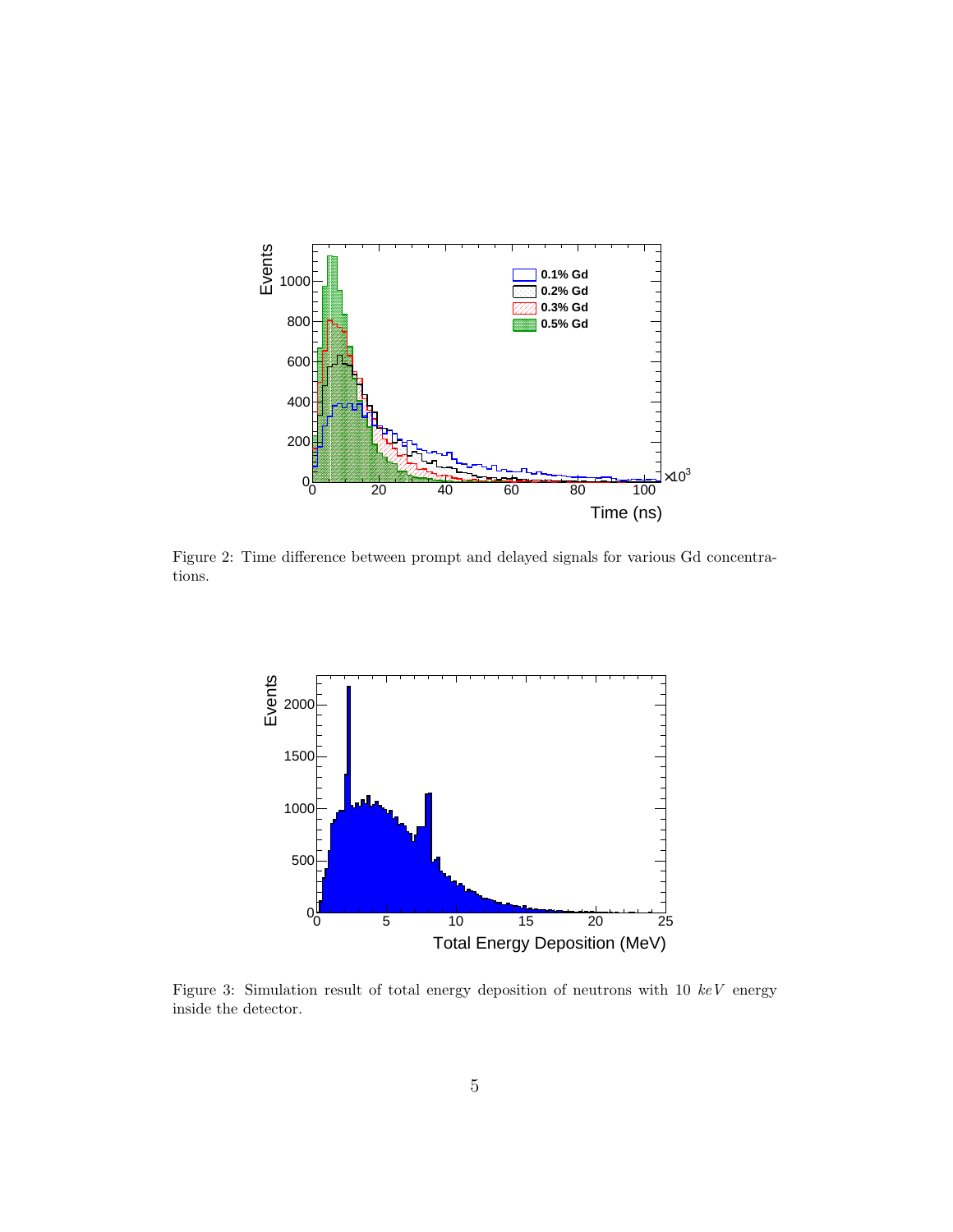#### 3. Background and Multivariate Analysis

#### *3.1. Charged Cosmic Background*

The delayed coincidence of prompt-delayed signals is used as a trigger for antineutrino events. In addition, the segmented structure of the detector gives great separation between IBD candidate events and cosmic background. Since the antineutrino events and cosmic ray events have different event topology[\[16](#page-14-9), [17\]](#page-15-0), the energy correlation between PMT signals might be used for selecting the antineutrino events.

Figure [4](#page-5-0) shows the GEANT4 simulation of an antineutrino like event and a cosmic muon event. Since antineutrino-proton scattering process was not available in GEANT4 (version 10.5) libraries, positrons with the energy of 3 *MeV* and neutrons with the energy of 10 *keV* were generated separately in the center of detector medium. Muon, electron, positron and proton beams with 1  $GeV/c$  momentum passing through the whole detector were considered as charged cosmic background events. As it is seen in Figure [4,](#page-5-0) the number of photoelectron (PE) correlations between PMTs are expected quite to be different.



<span id="page-5-0"></span>Figure 4: Events simulation of 3  $MeV$  positron (left) and 10  $keV$  neutron (middle) inside the detector resulting of IBD are shown. Event simulation of a cosmic muon with the momentum of 1  $GeV/c$  passing though to the whole detector (right) is also presented.

Since the number of PE emitted by PMT's photocathode is proportional to the energy given by the PMT, energy term is used instead of PE counts.  $E_{1st}$ ,  $E_{2nd}$  and  $E_{3rd}$  are the highest, the second-highest and the third-highest energy deposits among all the modules, respectively.  $E_{Total}$  is the total energy deposit in the whole detector.

 $E_{1st}/E_{Total}$ ,  $E_{2nd}/E_{Total}$  and  $E_{3rd}/E_{Total}$  distributions of antineutrino events and charged cosmic rays events are shown in Figure [5.](#page-6-0)  $E_{1st}/E_{Total}$  is around 0.9 for 3 MeV positron that is initiated by IBD because it decays by annihilation immediately after its production and huge amount of the energy of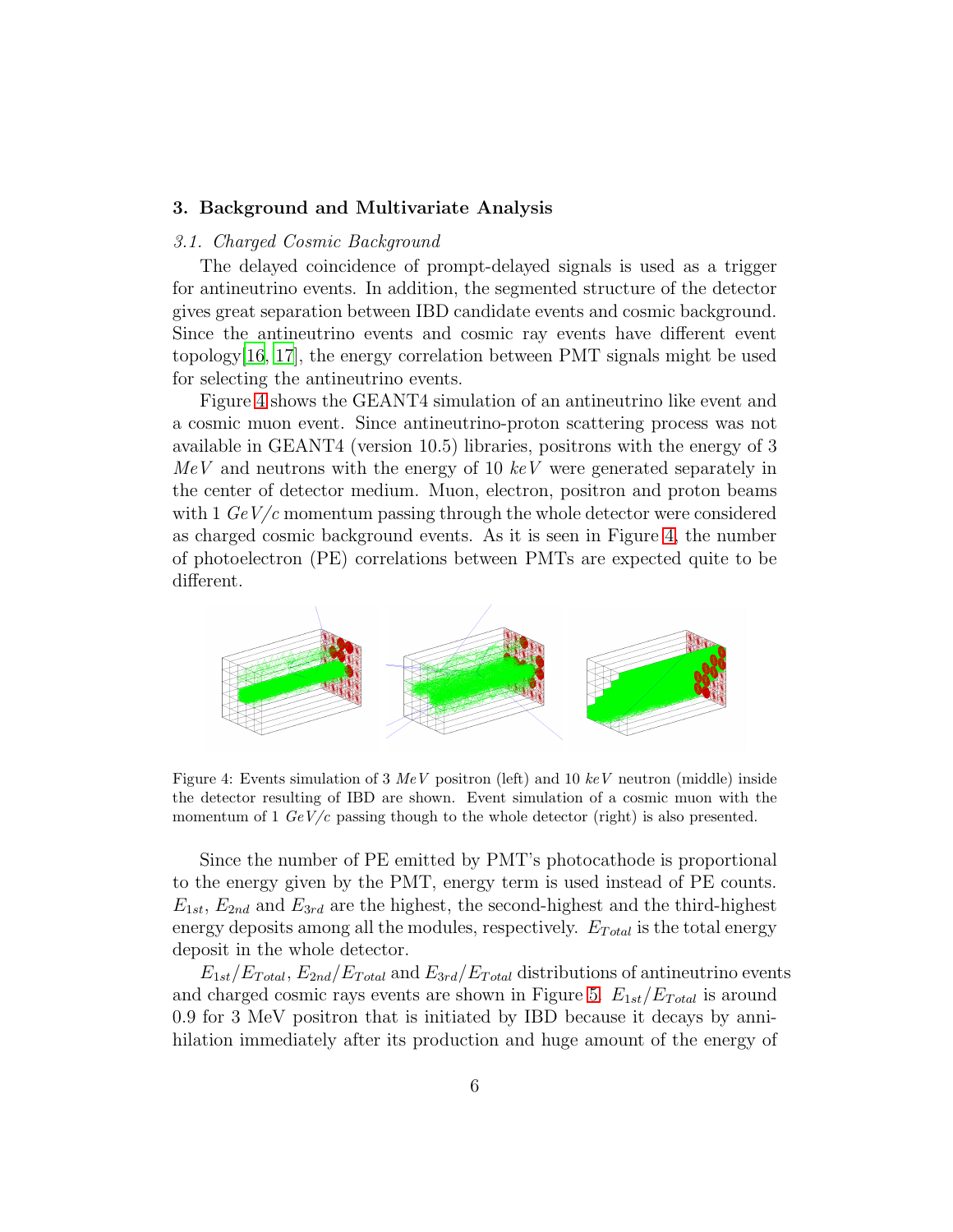

<span id="page-6-0"></span>Figure 5:  $E_{1st}/E_{Total}$ ,  $E_{2nd}/E_{Total}$  and  $E_{3rd}/E_{Total}$  distributions of antineutrino event like and charged cosmic particles events.

the event is deposited in a single module. Charged cosmic particles with the momentum of 1 *GeV/c* passing through the whole detector deposit energy homogeneously in the modules, and the first three highest energy fractions are around 0.2.  $E_{1st}/E_{Total}$  distribution for thermal neutron capture process is roughly flat.

As seen in Figure [5,](#page-6-0) the highest energy fraction amongst all the modules  $(E_{1st}/E_{Total})$  could be used to reject background events. Generally, using several variables at the same time could improve background rejection significantly. In order to define a multivariate discriminant, the Toolkit for Multivariate Data Analysis TMVA[\[18](#page-15-1)] part of ROOT v6.14.06[\[19](#page-15-2)] is used to combine  $E_{1st}/E_{Total}$ ,  $E_{2nd}/E_{Total}$  and  $E_{3rd}/E_{Total}$  distributions. Boosted Decision Trees (BDT) method is chosen as a multivariate discriminator because it has given greater background rejection compared to Likelihood or Artificial Neural Networks methods. BDT is a machine-learning technique, widely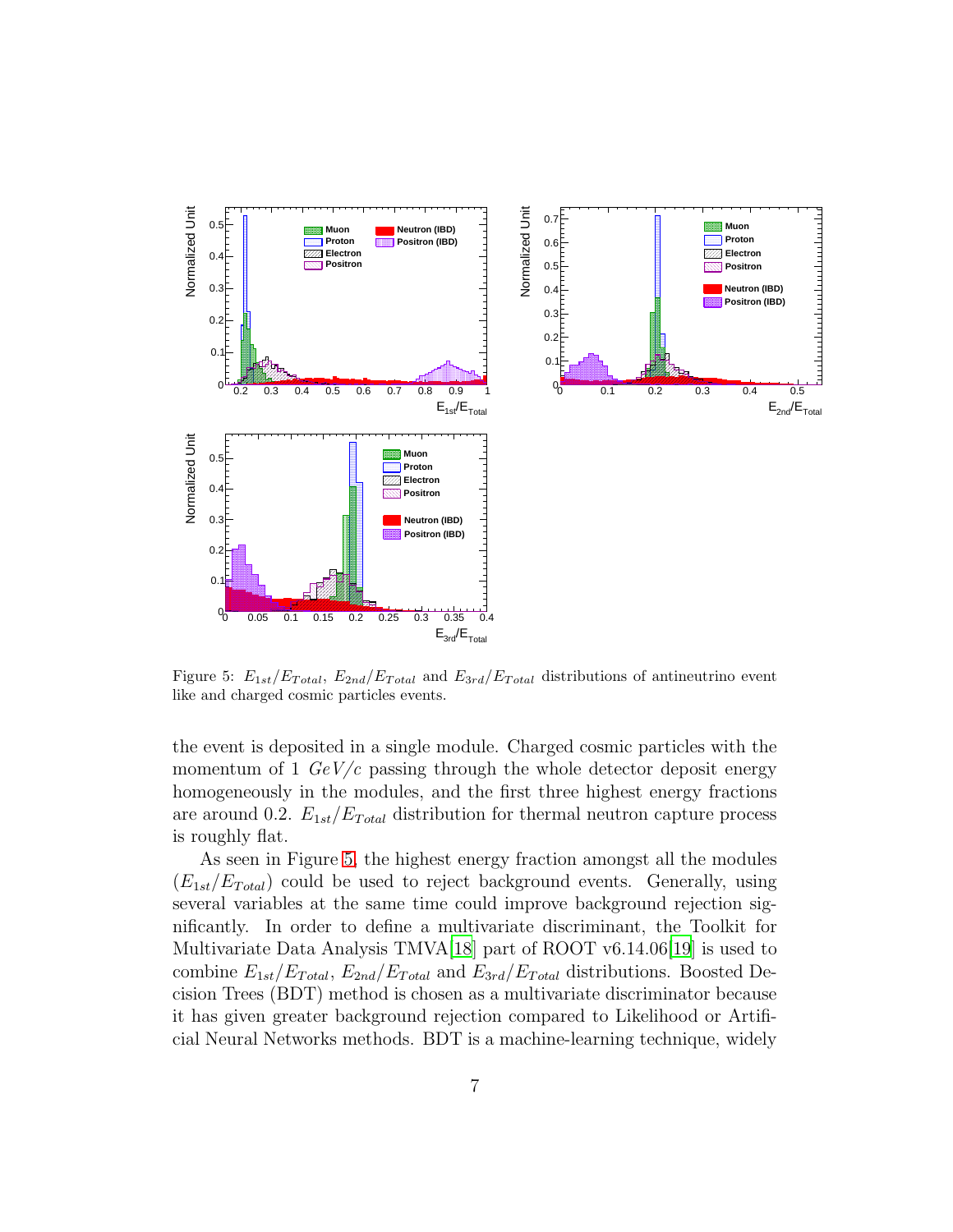used in experimental high energy physics analysis, that is the sequential application of cuts splits the data into nodes, where the final nodes (leaves) classify an event as signal or background[\[18\]](#page-15-1). The output distributions of BDT response for neutron and positron signals are shown in Figure [6,](#page-7-0) respectively. Background events are taken as the sum of all considered cosmic particles as shown is Figure [5,](#page-6-0) while the signal events are produced by IBD. There is a clear separation between signal and background events in BDT response distribution and a discriminant value on BDT response could be used event-by-event for charged cosmic background rejection.



<span id="page-7-0"></span>Figure 6: Boosted decision tree output distributions. Signal events are produced by neutron (left) and positron (right) resulting from IBD and the charged cosmic particles passing through the whole detector are considered as background events.

The receiver operating characteristic (ROC) curves that describe the signal efficiency versus background rejection are shown in Figure [7.](#page-8-0) It is seen that about 90% of events, which are produced by high energetic charged cosmic particles passing through whole detector, could be rejected only considering energy deposition fractions in the modules while keeping around 95% of antineutrino events.

#### *3.2. Neutron and Gamma Rays Background*

In addition to charged cosmic rays background, high energy neutrons from cosmic shower and gamma rays above 1.022 *MeV*, which can produce electron-positron pair, also are considered as background. Especially, high energy neutrons can act as IBD events [\[16\]](#page-14-9). Figure [8](#page-9-0) presents comparisons of the first three highest energy fractions amongst all the modules between 10 *keV* neutrons that are initiated by IBD and 1 *GeV* neutrons passing through the whole detector. Similarly, the comparisons of the first three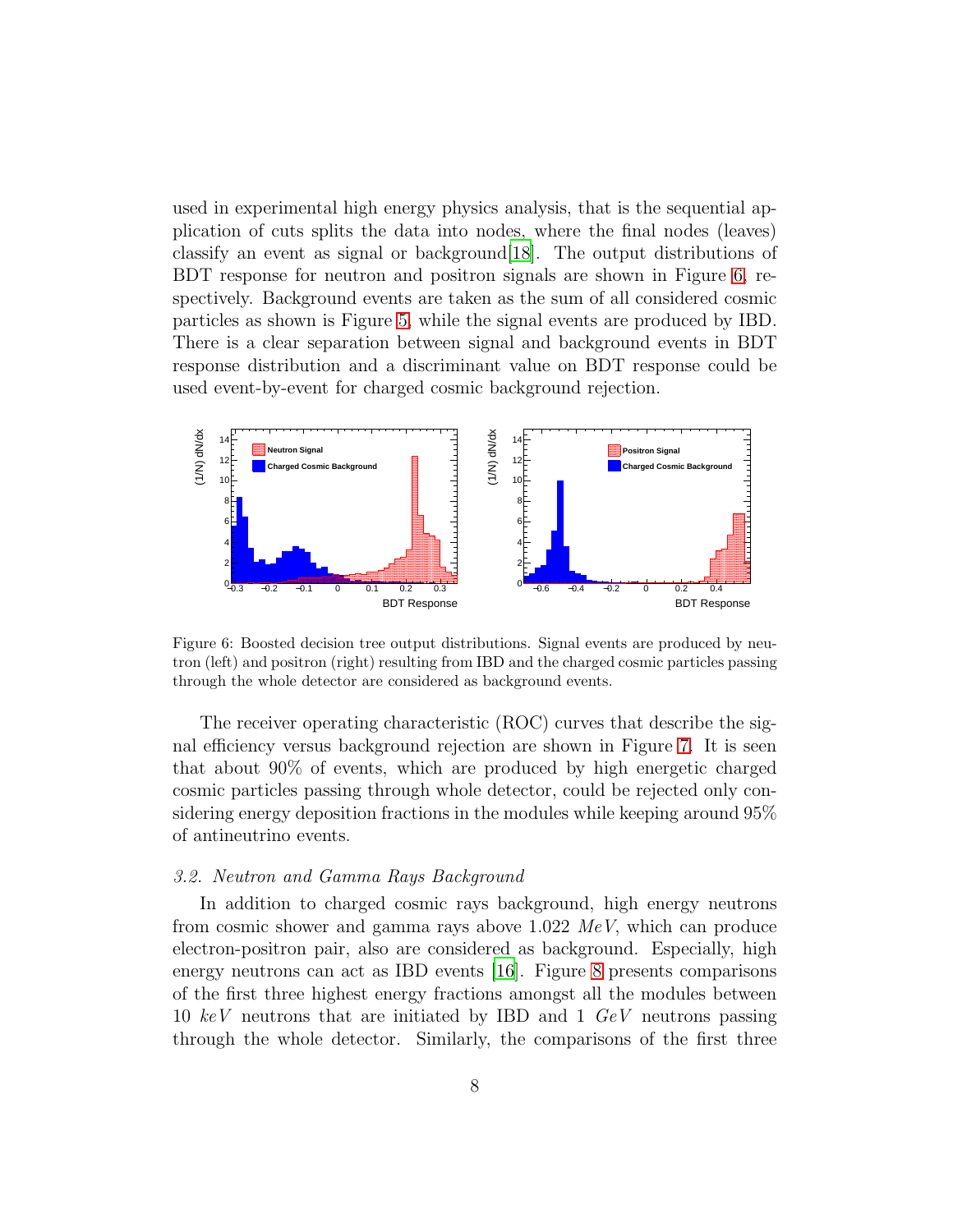

<span id="page-8-0"></span>Figure 7: ROC curves for neutron and positron signals. The charged cosmic particles passing through the whole detector are considered as background events.

highest energy fractions between 3 *MeV* positrons that are initiated by IBD and 10 *MeV* gamma rays passing through the whole detector are shown in figure [9.](#page-10-0)

In order to see how multivariate technique works for background rejection of high energy neutron from cosmic shower and gamma rays with the energy greater than 1.022 *MeV*, BDT responses and ROC curves have been obtained separately. Figure [10](#page-10-1) presents BDT response and ROC curve of IBD neutron signal while the background is only considered as high energy cosmic neutrons. Similarly, BDT response and ROC curve of IBD positron signal, while the background is considered as gamma rays, are shown in figure [11.](#page-11-0) These results indicate that multivariate technique might be useful for rejection of gamma rays background events with about 80% while keeping around 90% of antineutrino events. In terms of high energy neutron events rejection, multivariate technique is not efficient as charged cosmic background and gamma rays background rejections. Only half of high energy cosmic neutron events could be rejected while keeping 90% of antineutrino events.

The effect of detector size and module numbers have also been investigated. A comparison of the ROC curves for  $5 \times 5$  (25 modules),  $4 \times 4$ (16 modules) and  $3 \times 3$  (9 modules) detector configurations are presented in figure [12.](#page-11-1) Since rejection of charged cosmic rays background events is the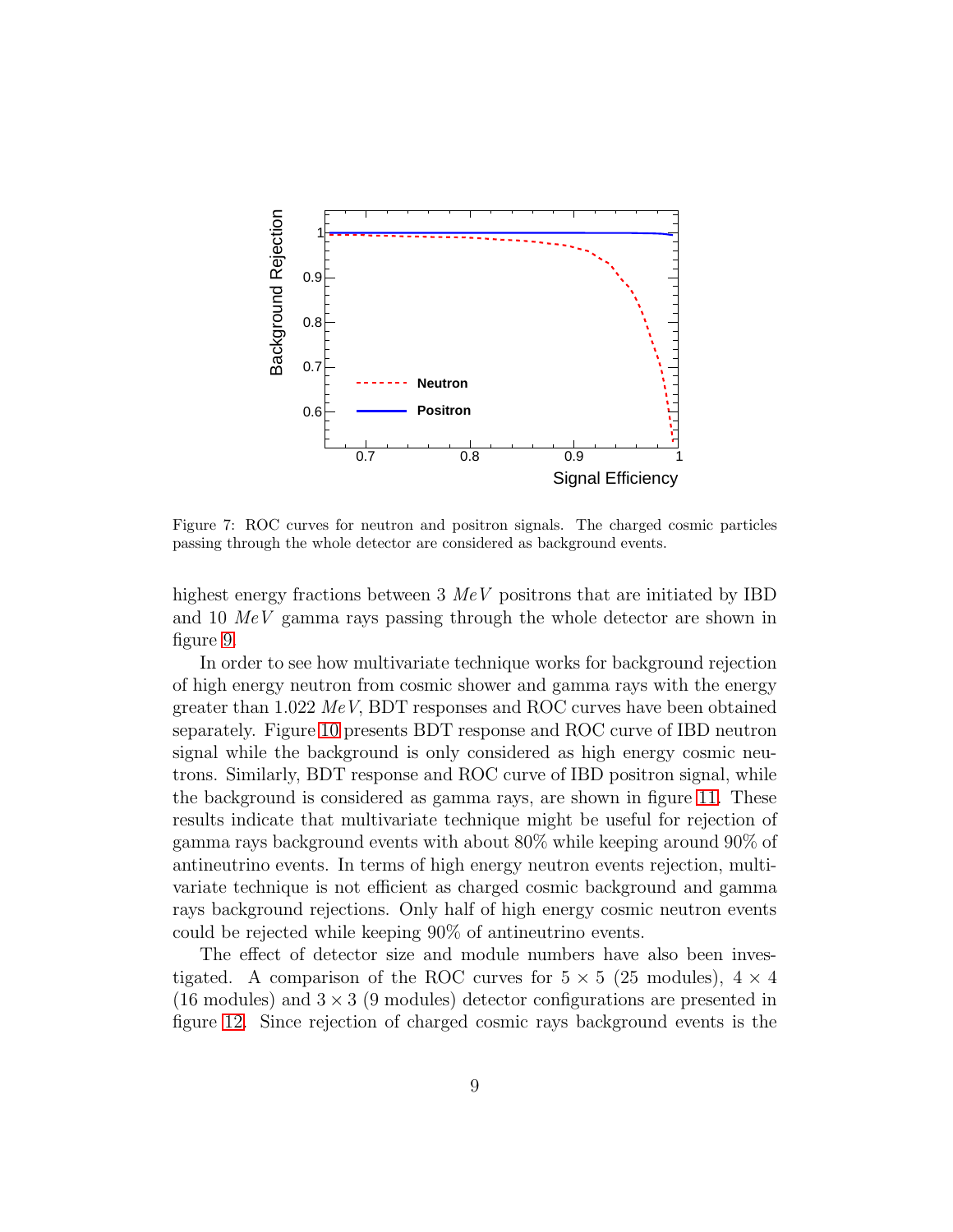

<span id="page-9-0"></span>Figure 8:  $E_{1st}/E_{Total}$ ,  $E_{2nd}/E_{Total}$  and  $E_{3rd}/E_{Total}$  distributions of neutron signal initiated by IBD and high energy cosmic neutron events passing through the whole detector.

most efficient, charged cosmic particles are considered as background, while IBD neutron gives the signal. As it is seen in figure [12,](#page-11-1) no significant loss of signal-background separation is observed. This result also indicates that multivariate data analysis technique could be used for background rejection with the smaller size of the detector and with lower numbers of modules.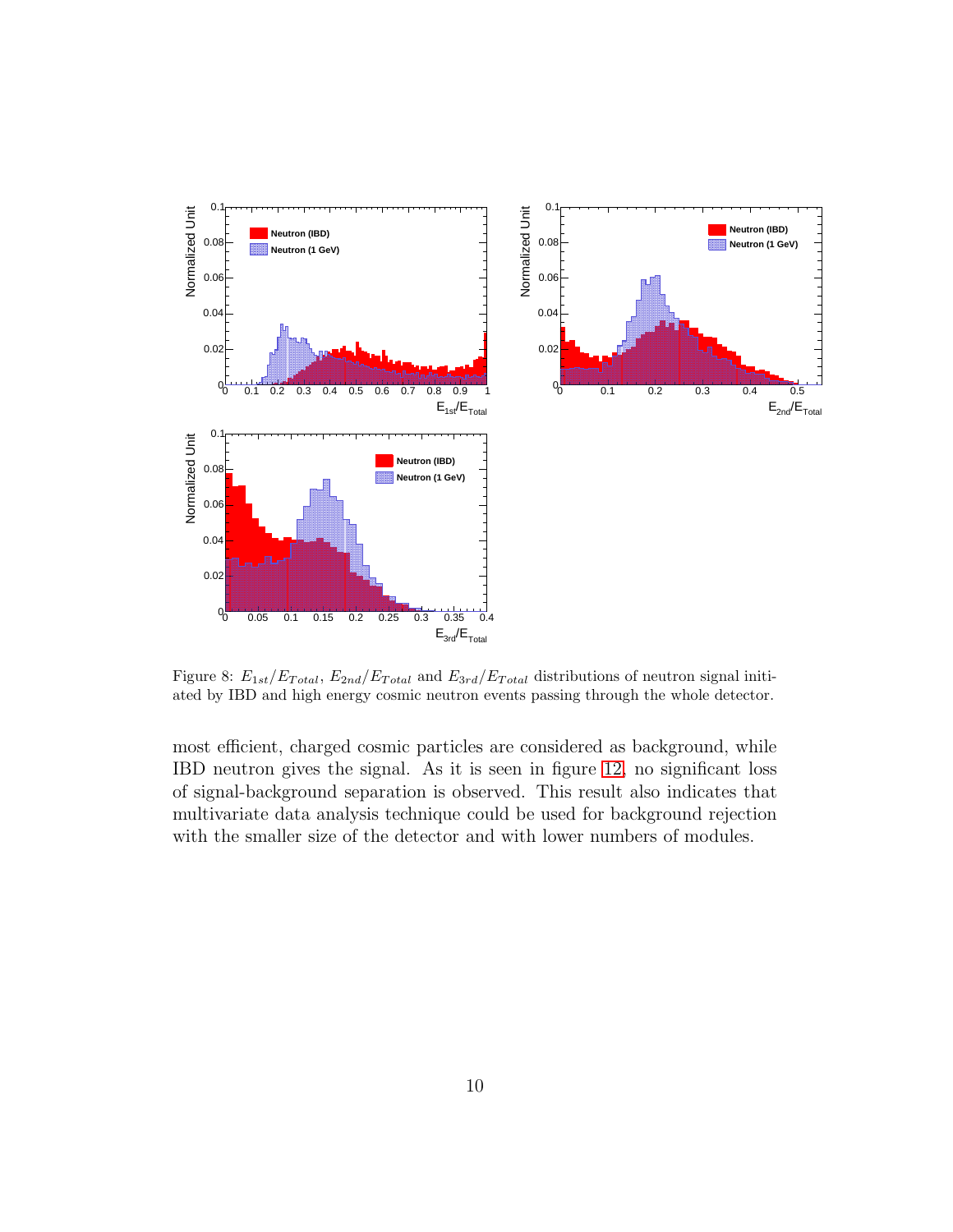

<span id="page-10-0"></span>Figure 9:  $E_{1st}/E_{Total}$ ,  $E_{2nd}/E_{Total}$  and  $E_{3rd}/E_{Total}$  distributions of positron signal initiated by IBD and 10 MeV gamma ray events passing through the whole detector.



<span id="page-10-1"></span>Figure 10: Boosted decision tree output distribution (left) and related ROC curve (right). Signal events are produced by neutrons resulting from IBD and the high energy cosmic neutrons passing through the whole detector are considered as background events.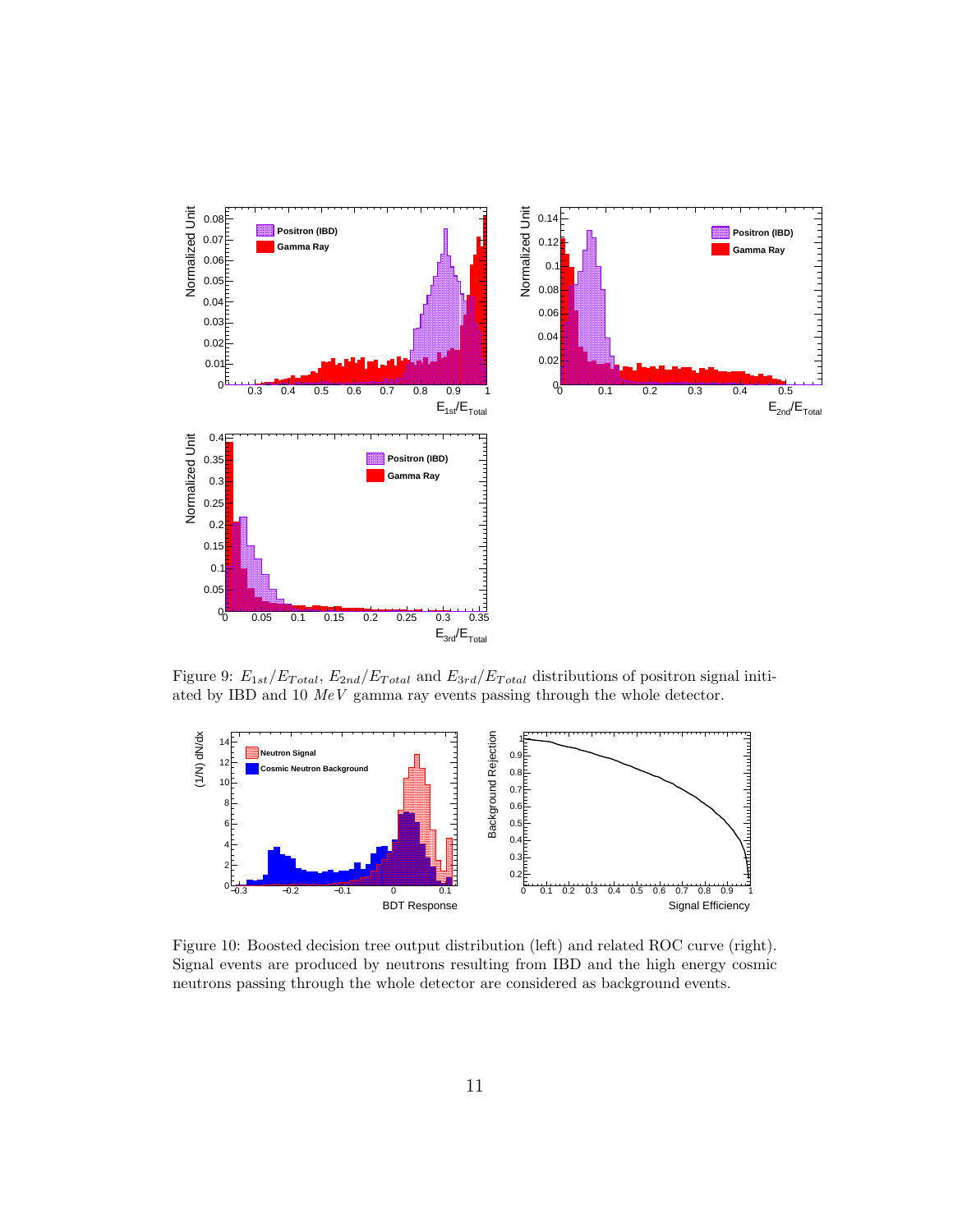

<span id="page-11-0"></span>Figure 11: Boosted decision tree output distribution (left) and related ROC curve (right). Signal events are produced by positrons resulting from IBD and gamma rays with the energy of 10  $MeV$  passing through the whole detector are considered as background events.



<span id="page-11-1"></span>Figure 12: Comparison of ROC curves for different module configurations and numbers.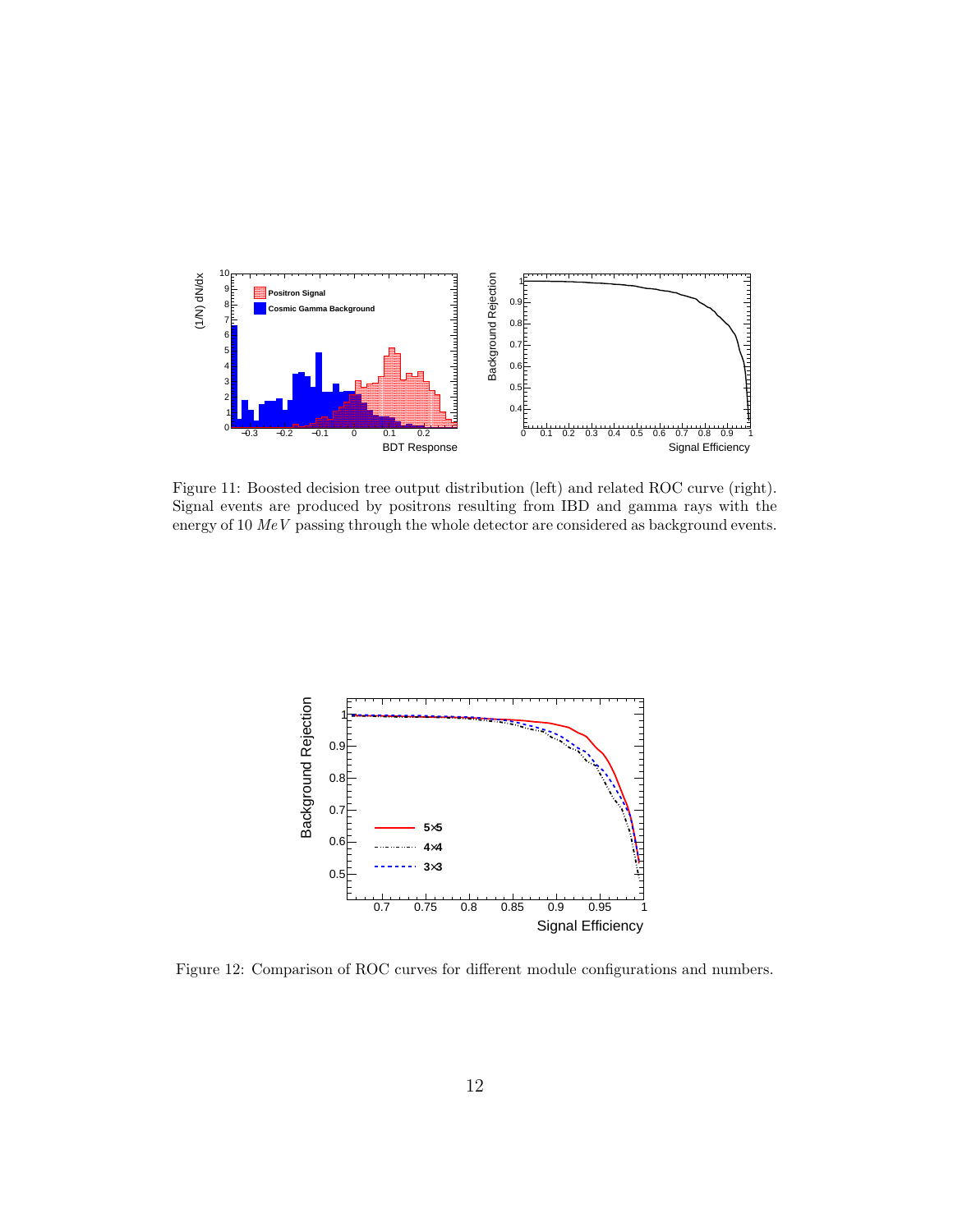## 4. Prospect

Nuclear technology is a new area for Turkey. The first nuclear reactor in Turkey is going to start operation in 2023, in Akkuyu. Construction of additional nuclear power plants in Sinop and gneada are being planned in the near future. These reactors will provide a great opportunity for development of new national (and also international) neutrino physics projects.

A kind of segmented detector made of gadolinium loaded plastic scintillators for monitoring nuclear reactors discussed in this paper must be one of the highest priority project for nuclear safety in Turkey. Such a neutrino detector could be used for monitoring of nuclear reactors and nuclear wastes [\[20\]](#page-15-3) in Turkey. In addition, reactor antineutrino energy spectrum measurements could be performed with scientific purposes, and it would be the first step towards development of a new reactor neutrino oscillation experiment in Turkey.

For that reason, it is planned to submit a project for funding to produce a demonstration module. Production and tests of gadolinium loaded plastic scintillator blocks can be done in Turkish Atomic Energy Authority, Sarayky Nuclear Research and Training Center (SANAEM). High quality plastic scintillators have been produced in SANAEM in the past and there is necessary technological know how to synthesize new types of element loaded scintillator blocks with desired volumes and shapes.

The final design with some form of passive shielding, the construction and test are expected to take up to 2 years, before the first nuclear reactor core becomes active.

# 5. Conclusion

In this paper, design and simulation results of a segmented gadoliniumloaded polyvinyltoluene based plastic scintillator detector for nuclear reactor monitoring using antineutrino flux measurement have been presented. The detector consists of 25 identical 10×10×100 *cm* sized of modules and it provides about 1185 antineutrino events in a day when it is located 50 *m* away from 3.2 *GWt* reactor core. The optimal gadolinium concentration in plastic scintillator has been found to be around  $0.2\%$ - $0.3\%$ , which gives prompt-delayed time difference between 4 and 50  $\mu$ s for triggering antineutrino events.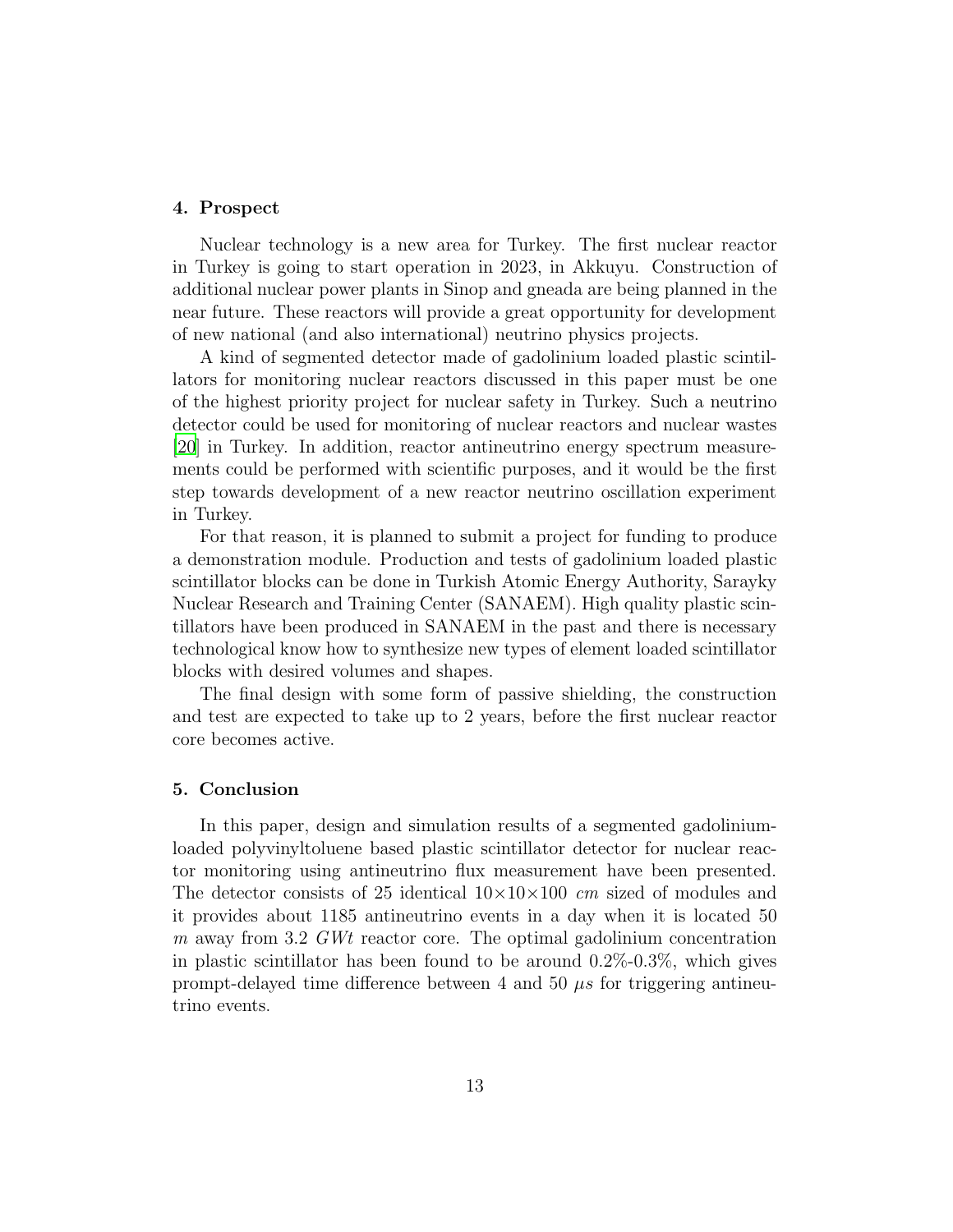The same simulation results have shown that background from cosmic particles can be rejected using the segmented structure of the detector without requiring any external active shielding components. In order to reject cosmic background, a multivariate data analysis technique is used taking the first three highest energy fraction in the modules as inputs. It was found that about 90% of charged cosmic rays background rejection appears to be achievable while keeping 95% of the antineutrino events. The results also indicate that rejection gamma rays background could be done using the multivariate technique, but this approach for high energy neutron background suppression is not efficient. This kind of a multivariate data analysis technique is considered the first time for cosmic background veto. In addition, requiring the time difference between the prompt and delayed signals, energy deposits in both signals and pulse shape analysis of the signals would increase antineutrino event detection efficiency significantly.

# Acknowledgments

I would like to thank Dr. Gokhan Unel, Dr. Erkcan Ozcan and Dr. Bora Akgun for their careful reading and useful discussion.

# Bibliography

## References

- <span id="page-13-0"></span>[1] W. Pauli, Dear radioactive ladies and gentlemen, Phys. Today, 1978, 31N9:27.
- <span id="page-13-1"></span>[2] C. L. Cowan Jr., F. Reines, F. B. Harrison, H. W. Kruse, A. D. McGuire, Detection of the Free Neutrino: a Confirmation, Science, 1956, 124:103
- <span id="page-13-2"></span>[3] K. Eguchi et al. First results from KamLAND: Evidence for reactor anti-neutrino disappearance. Phys. Rev. Lett., 2003, 90:021802
- <span id="page-13-3"></span>[4] M. Apollonio et al. Limits on neutrino oscillations from the CHOOZ experiment. Phys.Lett., 1999, B466:415430
- <span id="page-13-4"></span>[5] F. P. An et al. Observation of electron-antineutrino disappearance at Daya Bay. Phys. Rev. Lett., 2012, 108:171803
- <span id="page-13-5"></span>[6] J. K. Ahn et al. Observation of Reactor Electron Antineutrino Disappearance in the RENO Experiment. Phys. Rev. Lett., 2012, 108:191802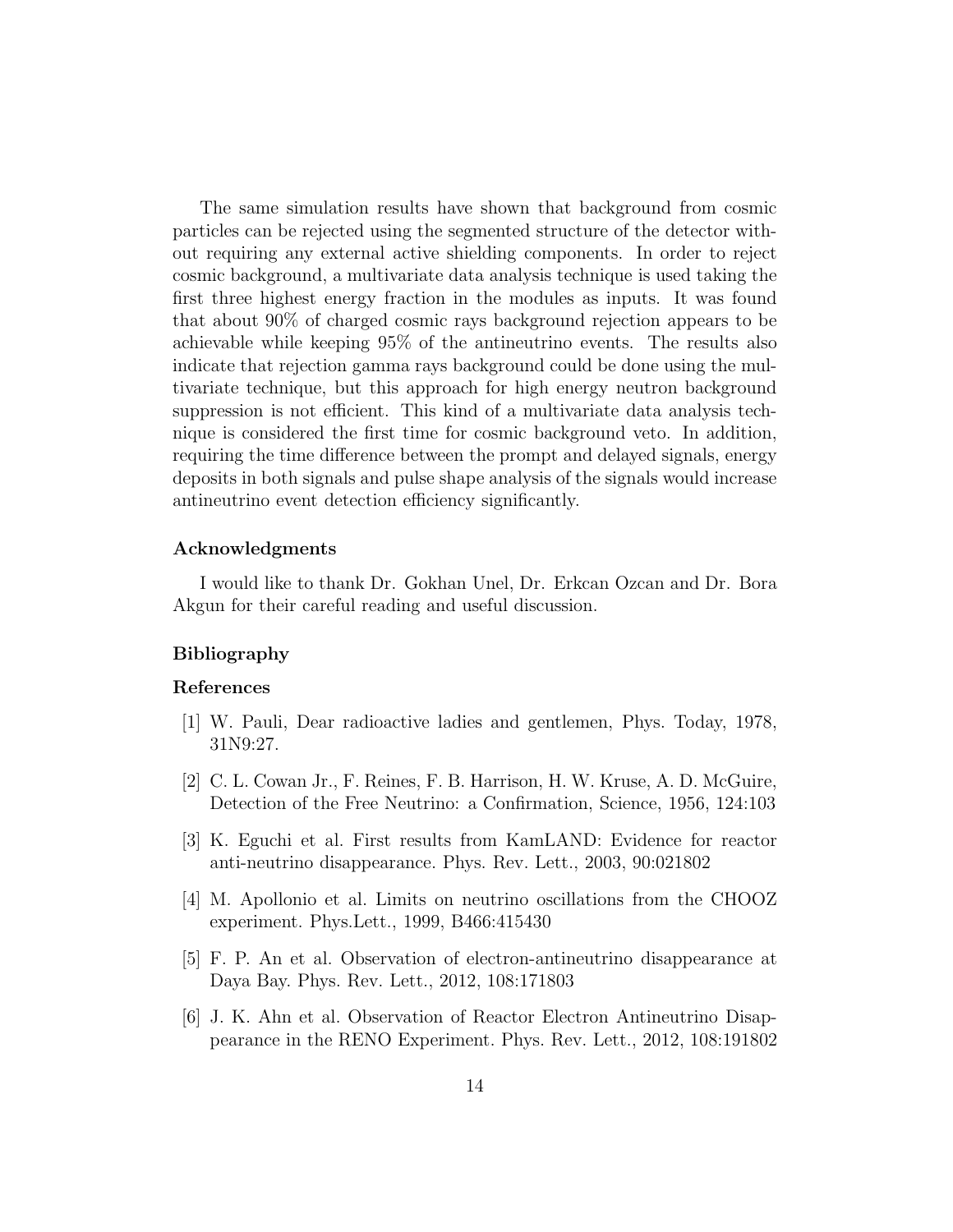- <span id="page-14-0"></span>[7] Y. Abe et al. Indication for the disappearance of reactor electron antineutrinos in the Double Chooz experiment. Phys.Rev.Lett., 2012, 108:131801.
- <span id="page-14-1"></span>[8] Fengpeng An et al. Neutrino Physics with JUNO. J. Phys., 2016, G43(3):030401.
- <span id="page-14-2"></span>[9] V. A. KorovkinS. A. KodanevN. S. PanashchenkoD. A. SokolovO. M. Solov'yanovN. D. TverdovskiiA. D. YarichinS. N. KetovV. I. KopeikinI. N. MachulinL. A. MikalyanV. V. Sinev, Measuring nuclear plant power output by neutrino detection, Soviet Atomic Energy, 1988, 65:712
- <span id="page-14-3"></span>[10] International Atomic Energy Agency (IAEA) Final Report: Focused Workshop on Antineutrino Detection for Safeguards Applications, 2008
- <span id="page-14-4"></span>[11] S. Ozturk et al., Monitoring Akkuyu nuclear reactor using antineutrino flux measurement, Turkish Journal of Physics, 2017, 41: 41 46
- <span id="page-14-5"></span>[12] S.Agostinelli et al., Geant4a simulation toolkit, Nuclear Instruments and Methods in Physics Research Section A, 2003, 506:250-303.s
- <span id="page-14-6"></span>[13] S. Oguri, Y. Kuroda, Y. Kato, R. Nakata, Y. Inoue, C. Ito, M. Minowa, Reactor antineutrino monitoring with a plastic scintillator array as a new safeguards method, Nuclear Instruments and Methods in Physics Research Section A: Accelerators, Spectrometers, Detectors and Associated Equipment, 2014, 757:33-39
- <span id="page-14-7"></span>[14] V. B. Brudanin, et al., Element-loaded organic scintillators for neutron ve neutrino physics, Particles and Nuclei, Letters., 2001, 6:109.
- <span id="page-14-8"></span>[15] D.M. Poehlmann, D. Barker, H. Chagani, P. Cushman, G. Heuermann, A. Medved, H. E. Rogers, R. Schmitz, Characterization of Gadolinium-loaded Plastic Scintillator for Use as a Neutron Veto, 2018, [arXiv:1812.11267](http://arxiv.org/abs/1812.11267) [physics.ins-det]
- <span id="page-14-9"></span>[16] M. Sweany et al., Above-ground antineutrino detection for nuclear reactor monitoring, Nuclear Instruments and Methods in Physics Research Section A: Accelerators, Spectrometers, Detectors and Associated Equipment, 2014, 769:37-43